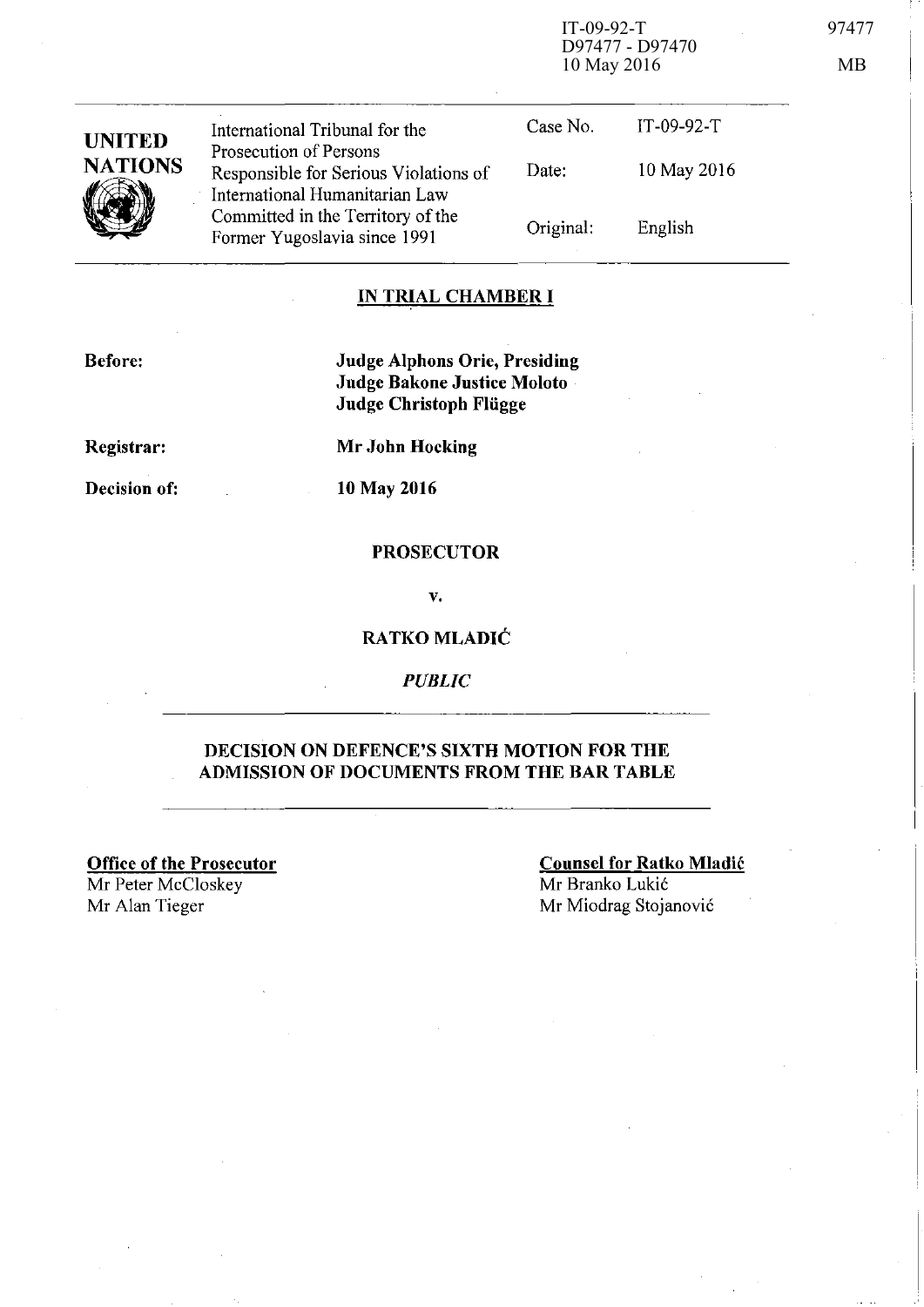### **I. PROCEDURAL HISTORY**

I. On 18 January 2016, the Defence filed its sixth bar table motion ("Motion"), tendering 25 documents into evidence.<sup>1</sup> On 16 February 2016, the Prosecution responded to the Motion ("Response"), not opposing the admission of 23 of the 25 documents and not opposing the admission of the remaining two documents provided that four additional documents are admitted into evidence for context.<sup>2</sup> On 23 February 2016, the Defence requested leave to reply to the Response and filed a reply ("Request to Reply" and "Reply", respectively) in which it withdrew three of the tendered documents.<sup>3</sup>

## **11. SUBMISSIONS OF THE PARTIES**

2. The Defence submits that the tendered documents are relevant and have sufficient probative value to be admitted from the bar table pursuant to Rule 89 (C) of the Rules of Procedure and Evidence ("Rules").<sup>4</sup> It further submits that the proposed documents are orders from the Accused concerning adherence to ceasefires and compliance with international humanitarian law; actions by or correspondence with the Accused; and relate to his alleged criminal responsibility for genocide, crimes against humanity, and violations of the laws or customs of war.<sup>5</sup> The Defence also makes submissions about the source of the documents.<sup>6</sup> The Defence submits that the documents are reliable as they bear sufficient indicia of authenticity.<sup>7</sup> The Defence further submits that since a number of documents were part of the Prosecution's exhibit list filed pursuant to Rule 65 ter of the Rules, the Prosecution is presumed to be satisfied with their reliability.<sup>8</sup>

3. The Prosecution contests the content of the tendered documents as set out by the Defence but does not oppose their admission, with the exception of the documents bearing Rule 65 ter numbers 10955 and 1D00344.<sup>9</sup> With regard to these two documents, the Prosecution does not

Defence Sixth Motion to Admit Documents from the Bar - Documents relating to Ratko Mladić, 18 January 2016. In para. I of the Motion the Defence states that it tenders 26 documents into evidence, however, one of the documents, bearing Rule 65 ter number 1D00344, is a duplicate.

 $\overline{\mathbf{c}}$ Prosecution Response to Defence Sixth Motion to Admit Documents from the Bar Table - Documents relating to Ratko Mladic, 16 February 2016.

<sup>3</sup> Defence Request for Leave to Reply and Reply to Sixth Motion to Admit Documents from the Bar - Documents relating to Ratko Mladić, 23 February 2016. The Defence withdrew the documents bearing Rule 65 ter numbers 01112, 08575 and 1000402 as these were already in evidence as exhibits 0945 (and 0946), 0187, and 0962, Reply, para. 3.

 $\overline{4}$ Motion, paras 2, 8-9, 11.

<sup>5</sup>  Motion, paras 2, 8-9. *See also* Motion, Annex A.

<sup>6</sup>  Motion, para. 9. *See also* Motion, Annex A.

 $\overline{7}$ **Motion, paras 2, 10.** *See also* **Motion, Annex A.** 

 $\bf 8$ Motion, Annex A, pp. 1-5,7,13.

<sup>9</sup>  Response, paras I, 3, 6.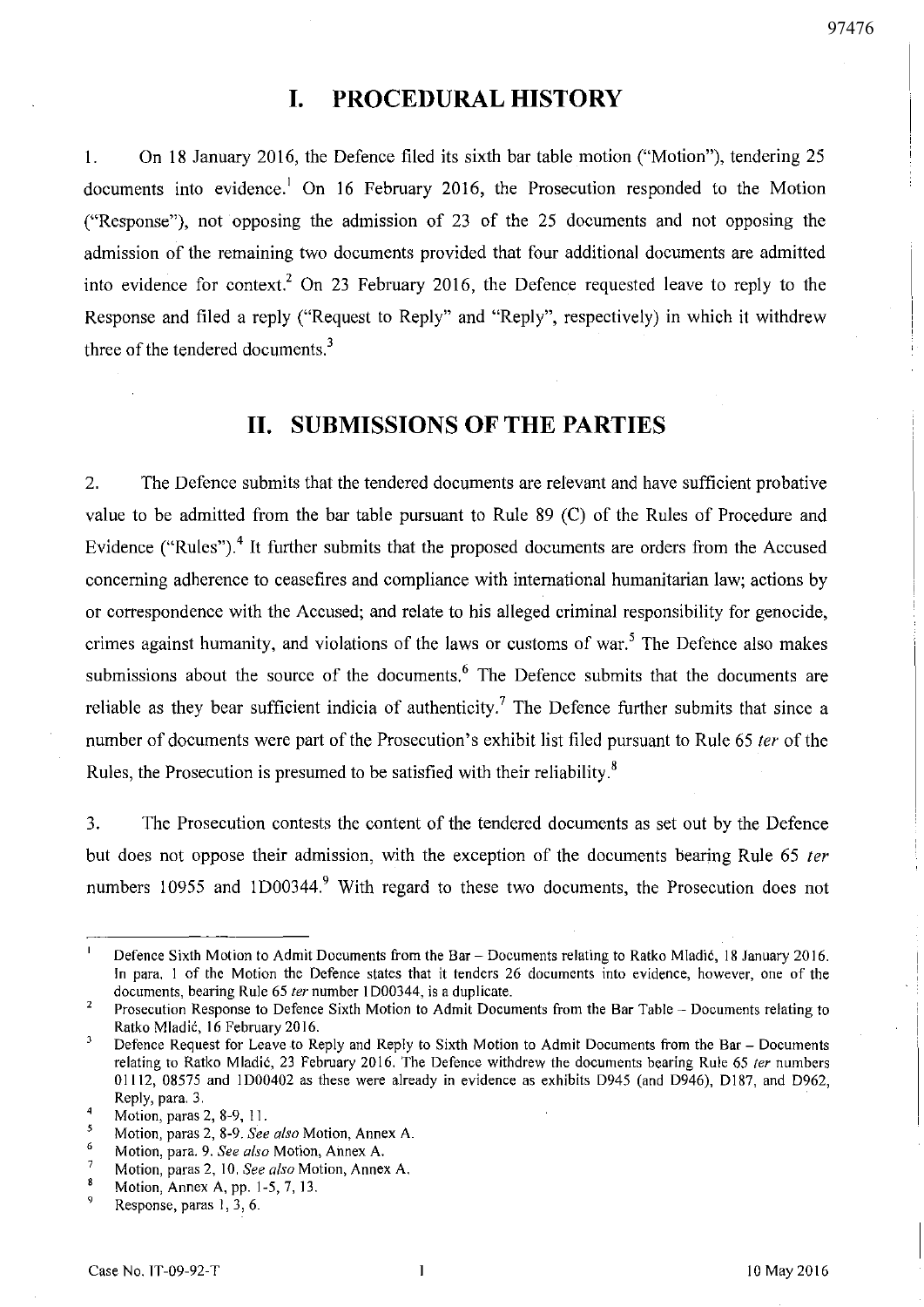oppose their admission provided that the documents bearing Rule 65 ter numbers 02559s, 33645, 33646, and 33654, which relate to and contextualize the two documents, are also admitted into evidence.<sup>10</sup>

4. The Defence argues that, where the Prosecution has not opposed admission; its submissions about the content of the tendered documents amount to closing arguments on the merits of the documents and Defence arguments, and are inappropriate at the current juncture of the proceedings, and should be stricken from the Response.<sup>11</sup> The Defence further submits that the Prosecution's request to tender documents from the bar table for context during the Defence case is inappropriate and unsubstantiated, and refers to a request for certification to appeal a decision of the Chamber communicated to the Parties on 13 January 2016.<sup>12</sup>

### **Ill. APPLICABLE LAW**

5. The Chamber recalls and refers to the applicable law governing the admission into evidence of documents tendered from the bar table, as set out in a previous decision ("Eighth Bar Table Decision").<sup>13</sup>

## **IV. DISCUSSION**

#### A. **Preliminary considerations**

6. Given that the Prosecution raises a new issue **in** the Response, namely its request to tender documents' from the bar table for context during the Defence case, the Chamber finds that the Defence has shown good cause in its Request to Reply and will grant the requested leave.

7. With respect to the Defence's objections to the Prosecution's characterizations of the tendered documents, the Chamber has analysed the documents' admissibility based **on** the content of the documents and not the Prosecution's descriptions of the content, and recalls its earlier ruling that it remains within the Chamber's discretion whether to consider such characterizations when assessing the evidence in its entirety and that it is open to the responding party to make submissions on the content of tendered documents as well as what conclusions might be drawn from them.<sup>14</sup>

<sup>&</sup>lt;sup>10</sup> Response, paras 3-6.<br><sup>11</sup> Reply para 4

 $\frac{11}{12}$  Reply, para. 4.

 $\frac{12}{13}$  Reply, paras 2, 6-9.

<sup>13</sup> Decision on Defence's Eighth Motion for the Admission of Documents from the Bar Table, 24 March 2016, paras 6-8.

<sup>14</sup> Eighth Bar Table Decision, para. 10.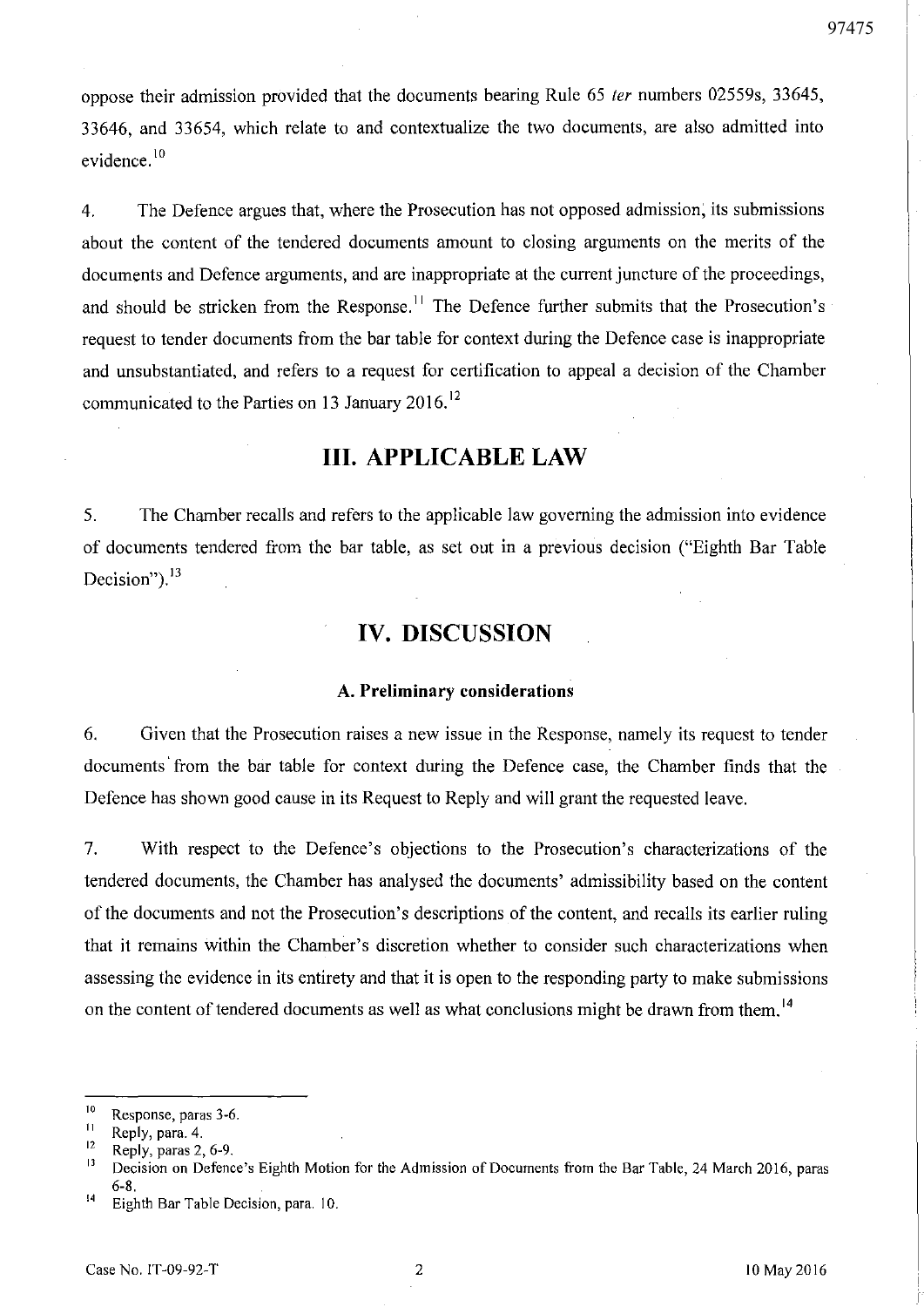### C. Documents bearing Rule 65 *ter* numbers ID0431O, ID04312, and ID04313

S. Documents bearing Rule 65 fer numbers ID04310, ID04312, and ID04313 were also tendered through witness Jose Cutileiro and admitted as exhibits D1405, 01407, and D140S, respectively on 14 March 2016.<sup>15</sup> The Chamber will therefore declare this part of the Motion moot.

# D. Documents bearing Rule 65 *ter* numbers 14177, 00423, 01390, ID03251, 00916, ID04339, 23510,00996,00417,10649,00907,01911,02324, lD00349, 00692, lD02652 and 25447

9. Document bearing Rule 65 fer number 14177 is an Eastern Bosnia Corps order on the implementation of an agreement on complete cessation of hostilities with the Muslims dated 2 January 1995 and relates to the Accused's alleged control of VRS units. Document bearing Rule 65 ter number 00423 is a letter from Mladić addressed to the UNPROFOR command dated 13 February 1995. Document bearing Rule 65 fer number 01390 is an undated communique of the VRS Main Staff addressed to Radovan Karadžić concerning Mladić's support of peace initiatives and therefore relates to a contact between the Accused and an alleged member of the alleged joint criminal enterprise on peace talks. Document bearing Rule 65 *ter* number 1D03251 is a cable from UNPROFOR Zagreb to UN Headquarters in New York dated 22 July 1994 concerning infer alia Mladić's position on peace agreements. Document bearing Rule 65 ter number 00916 contains an order from Mladić forwarded by the Drina Corps command concerning the observance of ceasefire agreements dated 17 May 1993. The Chamber finds that the documents described above pertain to the Accused's and other members of the alleged first (overarching) joint criminal enterprise's involvement in ceasefire agreements.<sup>16</sup> The Chamber therefore finds that the documents are relevant to the Accused's alleged criminal liability and the alleged first (overarching) joint criminal enterprise as charged in the Indictment.

10. Document bearing Rule 65 fer number ID04339 is a 5 May 1994 letter signed by Karadzi6 and addressed to an association in Trieste expressing gratitude for its humanitarian work and for not discriminating on the basis of religion and national identity. The Chamber is satisfied that the document is relevant to the alleged first (overarching) joint criminal enterprise and its objective, as charged in the Indictment.

11. Document bearing Rule 65 *ter* number 23510 is an UNPROFOR report on the 19th Mixed Military Working Group Meeting held on 12 May 1993 at Sarajevo Airport where high-ranking

<sup>&</sup>lt;sup>15</sup> Decision on Admission of remaining documents associated with the Rule 92 ter statement of José Cutileiro, 14 March 2016.

<sup>&</sup>lt;sup>16</sup> The Chamber notes that documents bearing Rule 65 *ter* numbers 00996 and 10649 also relate to this topic but these two documents will be dealt with in paragraph 13.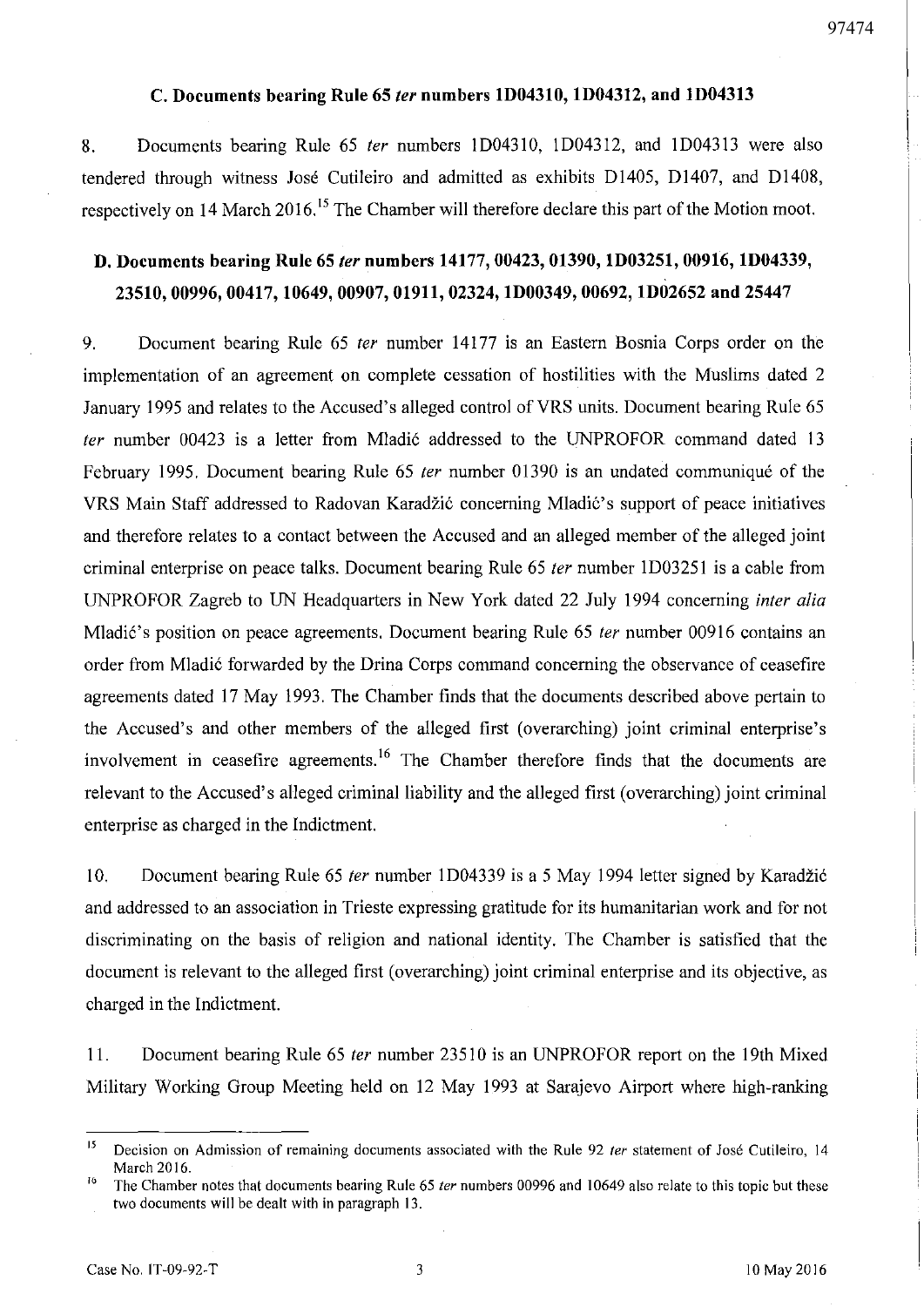VRS officers are reported as having been present. It describes, *inter alia,* a VRS proposal on the demilitarization of Sarajevo. The Chamber therefore finds that the document is relevant to the Accused's alleged criminal responsibility and the charges in the Indictment relating to the Sarajevo component of the case.

12. Documents bearing Rule 65 *ter* numbers *10649* and *00996,* cables from Mladi6 to UNPROFOR Command dated 18 June 1992 and 3 July 1993, respectively, as well as *00417,* an internal UNPROFOR memorandum dated 26 February 1995, relate to the Accused's involvement in the provision of humanitarian aid in Bosnia-Herzegovina between July 1992 and February  $1995$ .<sup>17</sup> The Chamber therefore finds that the documents are relevant to the Accused's alleged criminal responsibility for restrictions of humanitarian aid, as charged in the Indictment.

13. Documents bearing Rule 65 *ter* numbers *00907,* an order from Mladi6 directed *inter alia* to the VRS corps commands regarding discipline within units dated 22 May 1993; and *01911,* an order from Mladić to the Herzegovina Corps Command from March 1995 regarding the arrest and referral to the judicial authorities of perpetrators of theft, relate to the commission of crimes by armed forces and orders from the Accused to punish these crimes. The Chamber therefore finds that the documents are relevant to the Accused's alleged command responsibility, the alleged first (overarching) joint criminal enterprise and the charges in the Indictment relating to the municipalities component of the case.

14. Document bearing Rule 65 *ter* 02324, a VRS Main Staff information report from Mladić to the President of the Republika Srpska dated 20 October 1995, deals with the activities of paramilitaries, such as the *Tigrovi* Serbian volunteer guard and its commander Željko Ražnjatović in September and October 1995, in the municipalities of the Indictment.<sup>18</sup> In this report, Mladić called for the prohibition of the *Tigrovi* on the territory of the Bosnian-Serb Republic and informed Karadžić that he had issued orders to VRS commands to remove from the units and zone of responsibility all paramilitary formations, groups, and individuals who refused to accept unity of command and control in the army. The Chamber therefore finds that the document is relevant to the Accused's alleged command responsibility and the charges in the Indictment relating to the municipalities component of the case.

<sup>&</sup>lt;sup>17</sup> Document bearing Rule 65 *ter* number 00417 also pertains to relations between politics and the military and the Accused's interest in taking part in a central joint commission called by UNPROFOR and document bearing Rule *65 ter* number 10649 also pertains to the attacks on Sarajeyo airport between IS and 17 June 1992.

<sup>&</sup>lt;sup>18</sup> Document bearing Rule 65 *ter* number 00907 also deals with this issue and contains an order from the Accused prohibiting any organization or conduct along paramilitary lines. The order was sent to, *inter alios,* the President of the Assembly, the Prime Minister of the Bosnian-Serb Republic and the VRS commands.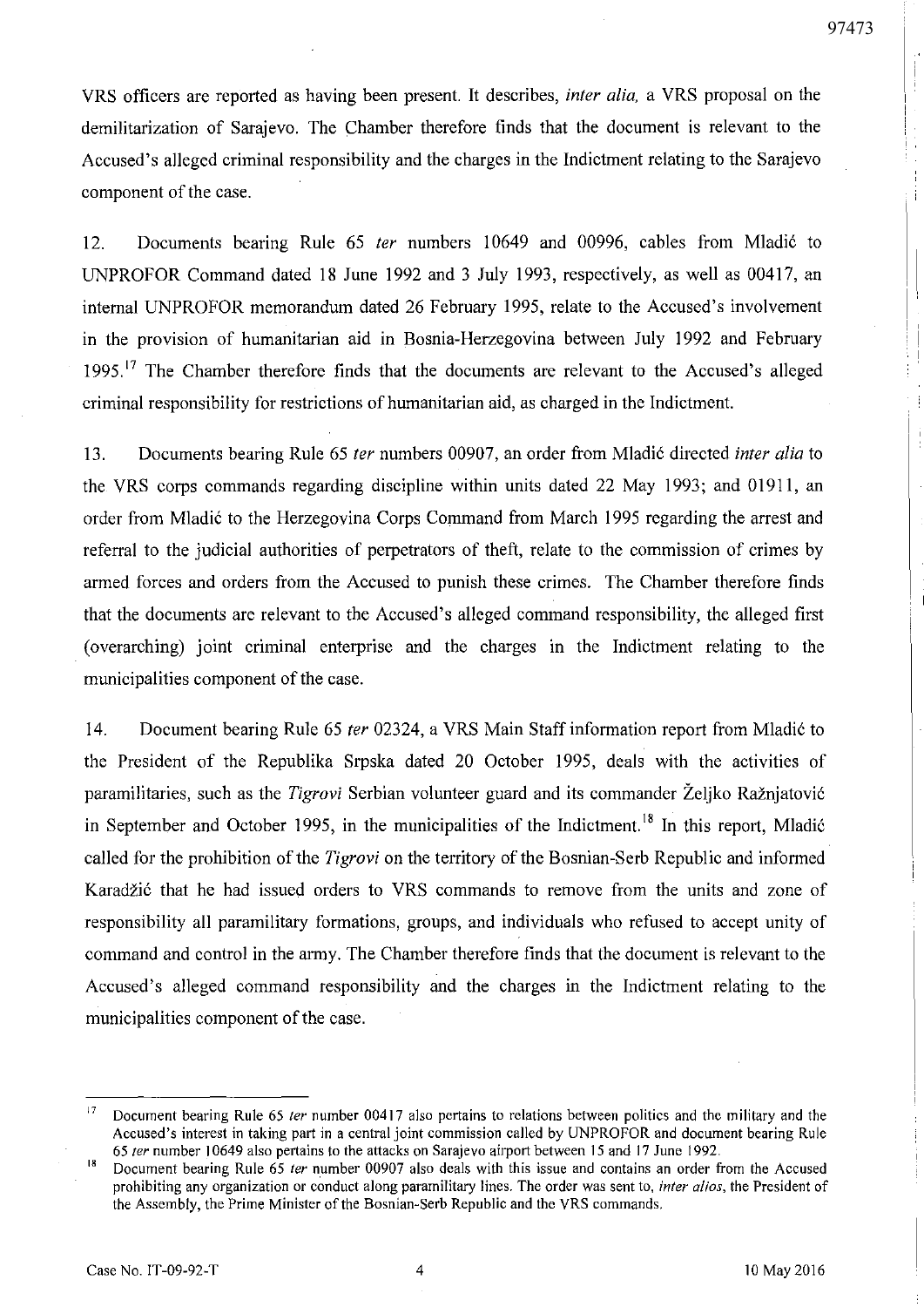15. Documents bearing Rule 65 *ter* numbers 1D00349, a letter from Mladić to UNPROFOR dated 30 August 1992, and 25447, an ABiH information report on a 19 July 1995 meeting between the YRS, UNPROFOR, and Muslim representatives from Zepa, relate to the exchange of prisoners of war and Muslim able-bodied men, in Rogatica Municipality in particular, and the Accused's and other members of the alleged first (overarching) joint criminal enterprise's involvement in their exchange. The Chamber therefore finds that the documents are relevant to the Accused's alleged criminal responsibility, the alleged first (overarching) joint criminal enterprise, and the charges in the Indictment relating to the municipalities component of the case.

16. Document bearing Rule 65 ter number 00692, a note from the 1st Krajina Corps dated 1 November 1992 concerning the departure of inhabitants of Večići in Kotor Varoš Municipality, refers to the alleged forcible transfer and deportation of non-Serbs in Kotor Yaros Municipality in November 1992, as well as the alleged role of the Accused and other members of the alleged first (overarching) joint criminal enterprise in this regard. The Chamber finds that the document is relevant to the Accused's alleged criminal responsibility, the alleged first (overarching) joint criminal enterprise, and the charges in the Indictment relating to the alleged forcible transfer and deportation of non-Serbs from Kotor Yaros Municipality.

17. Document bearing Rule 65 ter number 1D02652, a letter from the UN Secretary-General to the President of the Security Council dated 16 February 1994, relates to the alleged shelling of Markale Market in Sarajevo, and the Chamber therefore finds that it is relevant to Schedule G.8 of the Indictment.

18. All of the above-mentioned documents bear *indicia* of reliability, such as stamps, signatures, or information on the recipients and authors of the documents. The Chamber therefore considers that these documents have probative value for the purpose of admission into evidence pursuant to Rule 89 (C) of the Rules. It further considers that the Defence has set out with sufficient clarity and specificity how these documents fit into its case. Considering the above, the Chamber will admit these documents into evidence.

#### **E. Documents bearing Rule 65** ler **numbers 10955 and 1D00344**

19. Document bearing Rule 65 fer number 10955 is an UNPROFOR cable forwarding a memorandum of a meeting between the UNPROFOR, the President of the Yugoslav Government, and Mladić on 26 March 1993 during which topics such as the VRS involvement in peace agreements, attacks on Srebrenica in 1993, the distribution of humanitarian aid in Srebrenica, and attacks on Sarajevo airport were discussed. The document therefore relates to the Accused's alleged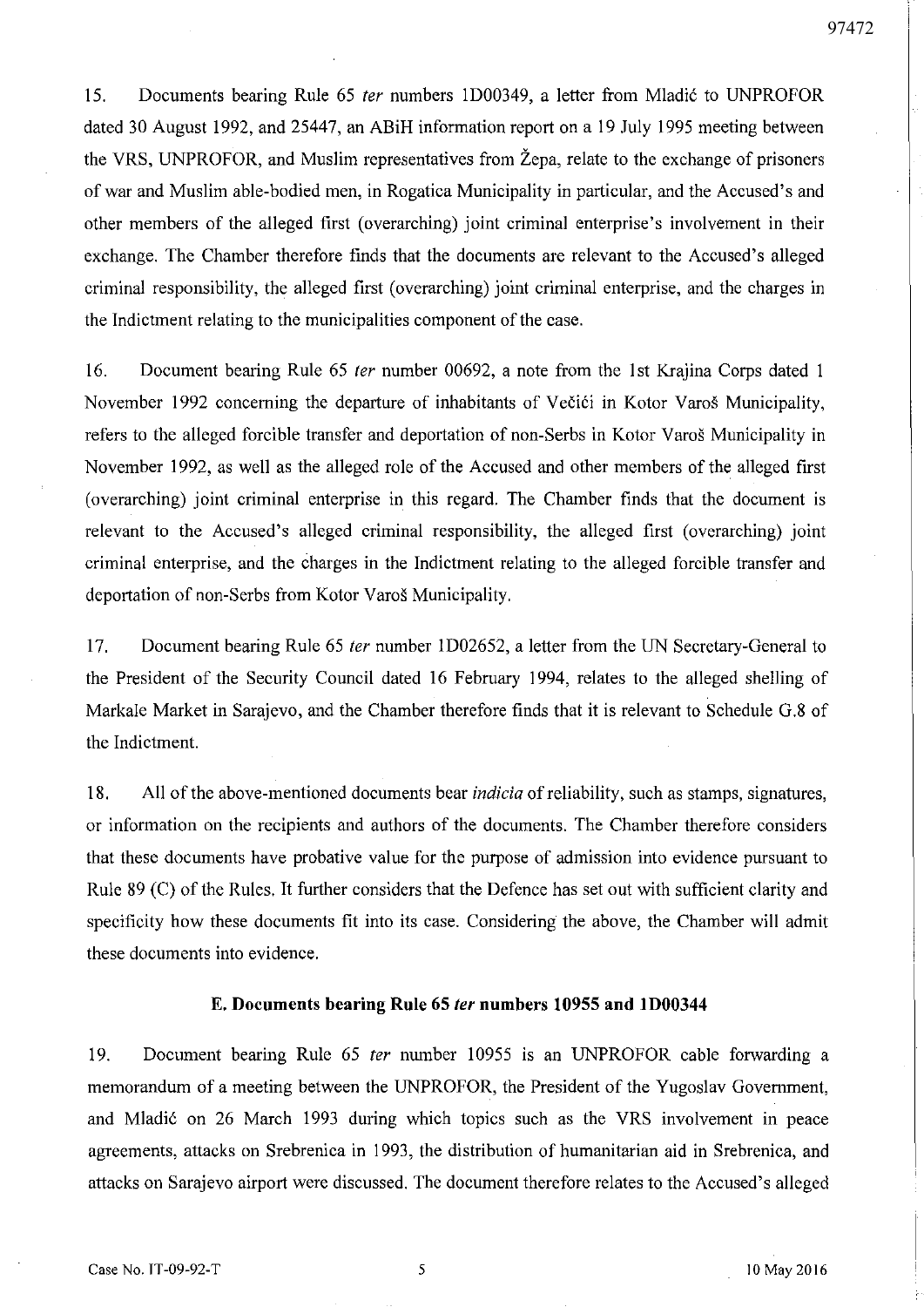command responsibility and the Sarajevo component of the case. Document bearing Rule 65 fer number I D00344 is a VRS Main Staff order to the Drina Corps command and the Rogatica Brigade dated 28 November 1992 in which Mladić orders the Drina Corps command to take measures to protect the Muslim population in the villages of Burati in Rogatica Municipality and Vrhbarje in Sokolac Municipality, because they expressed loyalty to the Republika Srpska. The document therefore relates to the Accused's alleged command responsibility, his alleged contribution to the alleged first (overarching) joint criminal enterprise as well as to the municipalities component of the case. The Prosecution does not object to the admission of these two documents provided that documents bearing Rule 65 *ter* numbers 33645, 33646, 02559s, and 33654 are also admitted for context. The Chamber will address these documents below.

20. Both Defence documents bear *indicia* of reliability, such as stamps, signatures and information on the recipients and authors of the documents.

21. Based on the foregoing, the Chamber finds that these documents are relevant to the Accused's alleged criminal liability, the alleged first (overarching) joint criminal enterprise, and the charges in the Indictment relating to the municipalities and Sarajevo components of the case. The Chamber considers that the documents bear sufficient *prima facie* indicia of reliability and therefore have probative value for the purpose of admission into evidence pursuant to Rule 89 (C) of the Rules. It further considers that the Defence has set out with sufficient clarity and specificity how these two documents would fit into its case. Considering the above, the Chamber will admit the two documents into evidence.

#### F. Documents bearing Rule 65 fer numbers 02559s, 33645, 33646, and 33654

22. The Chamber recalls and refers to its previous decision regarding the phase at which the Prosecution may tender contextual documents in response to the Defence's bar table motions.<sup>19</sup>

23. In relation to the Prosecution's request for admission of the documents bearing Rule 65 ter numbers 02559s, 33645, 33646, and 33654, the Prosecution argues that the documents are 'so closely related' to the documents bearing Rule 65 fer numbers 10955 and lD00344, tendered by the Defence, that their admission in the context of the bar table, as opposed to rebuttal, is justified.<sup>20</sup> The Prosecution, however, has not set out why it should be allowed, at this stage of the proceedings, to tender the documents rather than at the rebuttal stage of the proceedings. In the

<sup>20</sup> Response, paras  $3, 5$ .

<sup>&</sup>lt;sup>19</sup> Reasons for Decision on Prosecution Request to Tender Documents and Decision on Defence Motion for Certification to Appeal, 10 March 2016. *See also* Eighth Sar Table Decision, paras 11-12.